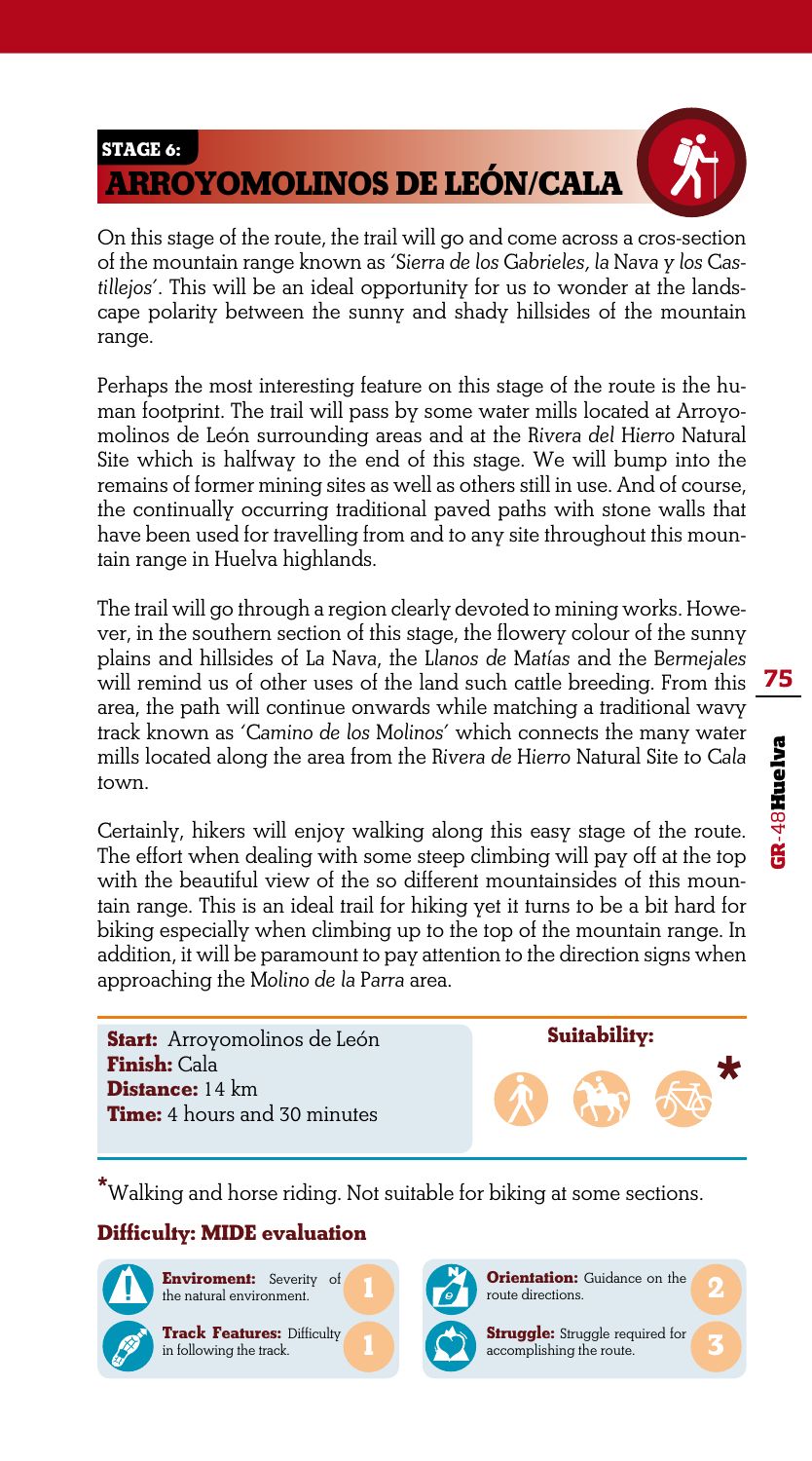Arroyomolinos de León - Cala



#### **ROUTE GENERAL DESCRIPTION**

The sixth stage of the route starts at Arroyomolinos de León, a small highland village where it is worthy to spend some time visiting the local museum devoted to the culture of water mills. The building where the museum locates is a former water mill *'de cubo'*. The building and the surrounding area have recently been restored and fully equipped for interpreting the forgotten and traditional uses of water and water mills. In addition and by means of two waymarked routes which start off at the museum, visitors will have the chance to visit diverse water mills and local vegetable gardens near Arroyomolinos de León.

This stage of the route begins at the A-434 road that passes through the village from where we will come to the outside of the village and towards *Cala* town. Soon we will come to a junction with the A-5300 road towards Arroyomolinos de León village. At the junction there is a board of the *Sierra de Aracena y Picos de Aroche* Natural Park which shows the head of the *Sendero Sierra de los Gabrieles* Path some 20 metres away. Our track will match this well marked path for about 5.8 kilometres and until it gets to the top of the *Sierra de los Gabrieles* mountain range. From here, we will head towards *Cala* town.

## **••• Km 0.2. Sendero Sierra de los Gabrieles Path**

This section of the route starts not far away from the *Rivera de los Huertos* Bridge and eventually, we will move away from the road that connects to Cañaveral de León. The path bends to the left to continue ahead and parallel to a small stream that waters the *Huertas de Mari Prado* gardens.

To the left of this small brook and downstream we will see different family gardens and many fruit trees such as Fig trees, Pomegranates and Walnut trees which produce goods for the gardener's own family. The limy river bed presents little resistance to the stream shaping capriciously the brook.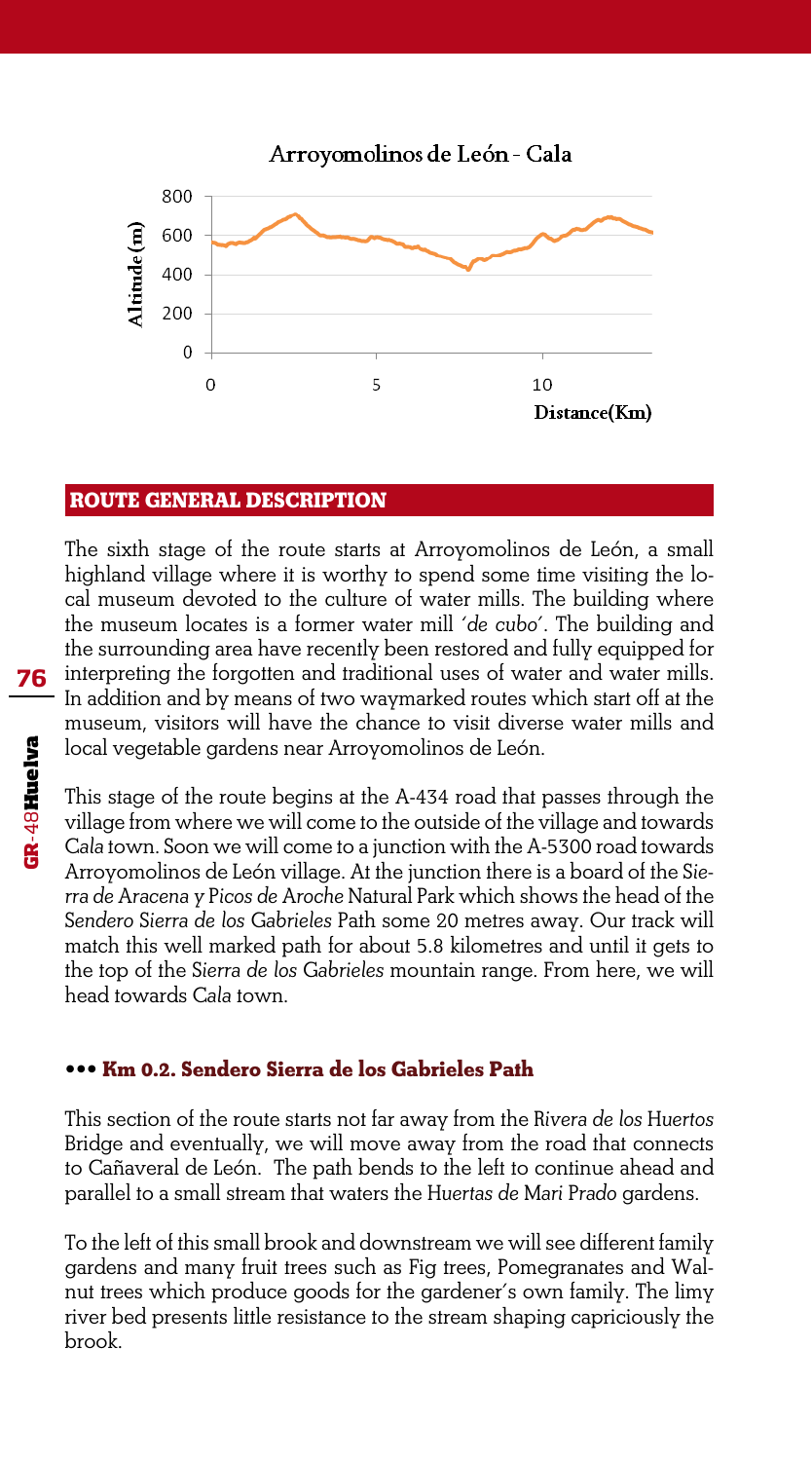

Rivera de Mari Prado Site

Shortly after, we will get to a ford with some big concrete stones which make easier to wade across the stream. The path continues ahead and between dry stone walls while passing by some traditional houses before coming up to a junction. At the junction we will take onto the path to the left which goes downstream. A patch of Black Poplars and the remains of a former water mill can be seen from the hill.

Before we leave this site we will wade across a small brook that flows down from the *Barranco de la La Fresnera* ravine. Then the path continues ahead while climbing up on a former paved path which will take us to the top of the mountain range.

We will soon be entering a much humid site. This is a narrow pass where pastures of Ilex have been replaced by large specimens of Cork Oaks, Portuguese Oaks and Mediterranean shrub of Strawberry Trees and Larustinus bushes.

By the steeper sections of this paved path we will see the typical overflow channels which help to drain off any water that may produce damage on the path. The top of the hill is covered by a former Olive grove while lush Mediterranean shrub spreads over both sides of this traditional path. Large samples of Purple Phlomis bushes and Flax-Leaved Daphne plants together with Mastic Trees make a green vault over the path while refreshing the climbing.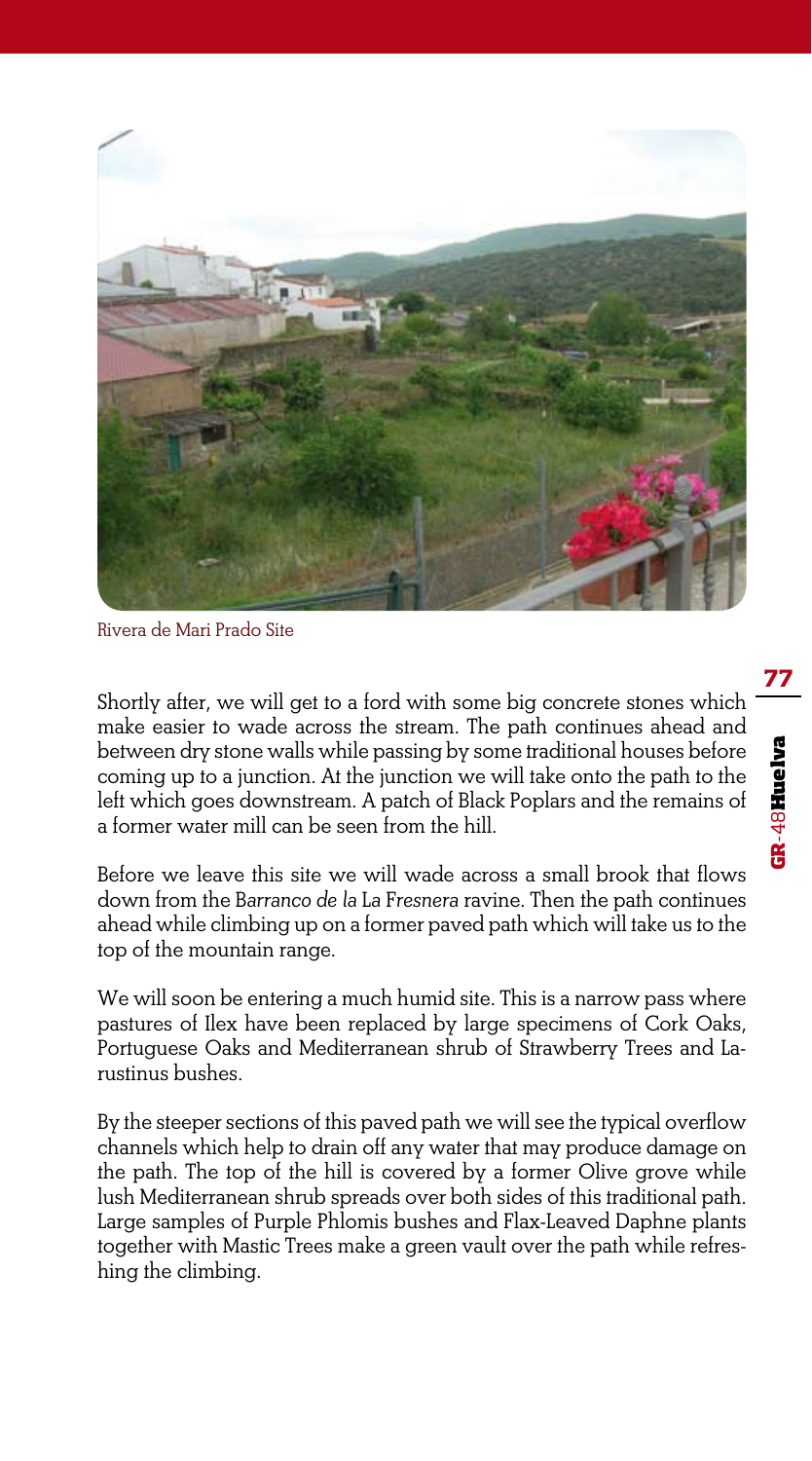

Nava at the sunny side of the Sierra de los Gabrieles Mountain range

# **<sup>78</sup> ••• Km 2.65. Los Gabrieles Summit and the sunny hillside**

At the top of the hill, the path goes across a wire country fence that we must leave shut behind us. There we will be at some 700 meters altitude and a wide panoramic view of *La Nava* plain fields opens below us. This is a good site for breaking as nearby there is country bench where we can take a rest while trying to spot any birds of prey in the sky like the Short-Toed Snake Eagle and the Red Kite.

At this point of the stage, we will find ourselves walking on the crest of this transversal NW-SE mountain range. The differential erosion of slate rocks has given shape to the site. The landscape comprises massive slate headlands which are much easily eroded that dolomites and limestone rocks.

As the zigzag path starts climbing down, thermophile bushes become much present on the sunny hillsides. Among others, they are Steppe Rockroses, Rosemary bushes and just some scarce tree coverage of Kermes Oak trees.

Once at the lowest area of the hills, we will see a large pasture of Holm Oaks that covers up the plain fields between the hills. The path continues ahead and goes across a wooden countryside gate while approaching the *Llanos de la Nava* Farmhouse. In spring, the dominant plants of meadows like Dandelions and Blueweeds interspersed with other casual plants creating a colourful tapestry which covers the pasture.

On leaving behind and to the right the farmhouse, the path will meet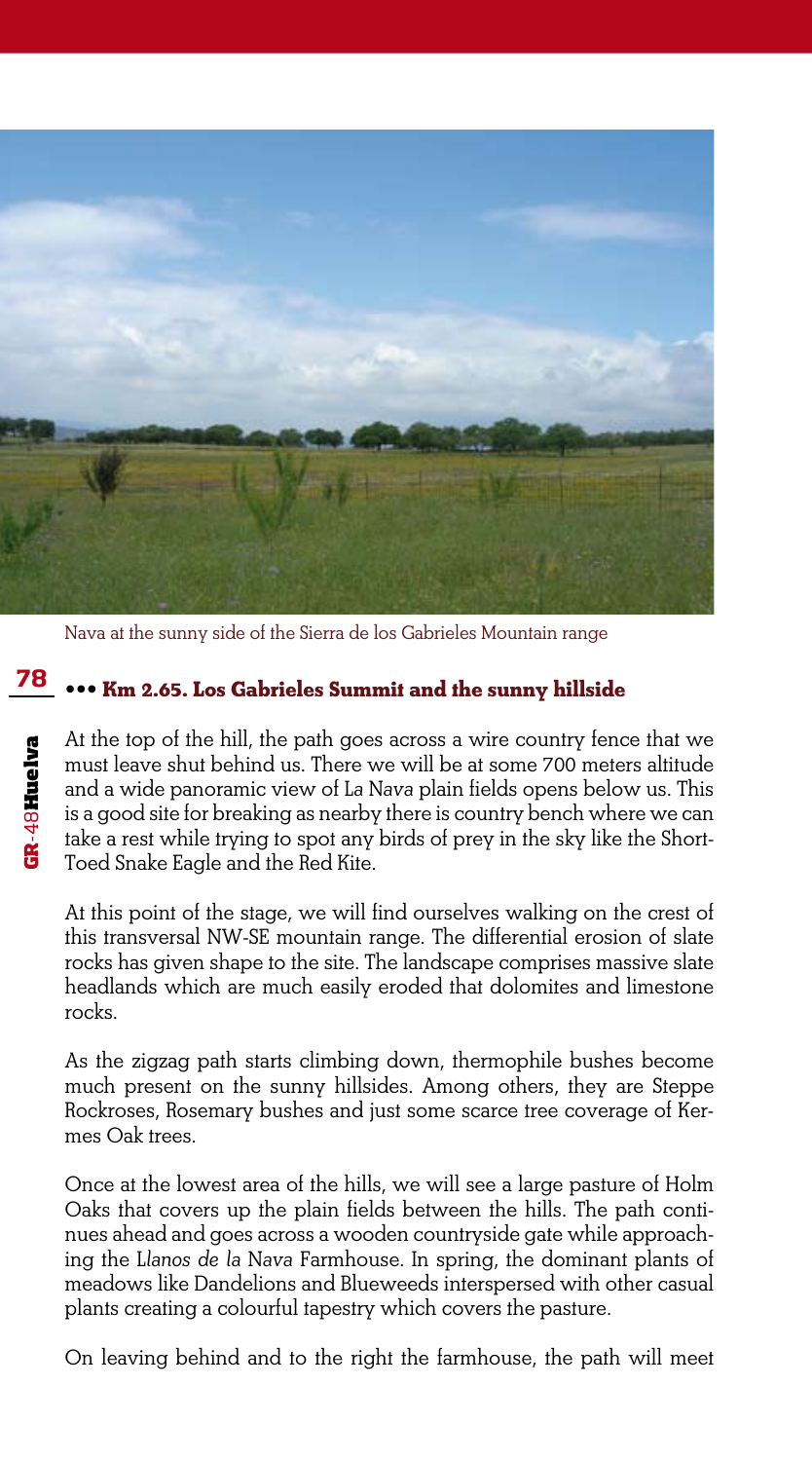a countryside road. We will walk a little on this road and shortly after we will take on another dirt track to the left. This new track will take us through the plain fields while heading down to skirt the southern hills of the *Sierra de la Nava* mountain range.

#### **••• Km 3.7. Plain fields at Los Bermejales pasture**

The dirt track surface is in good conditions which facilitates an easy walking through pastures of ancient Holm Oak trees. The track will soon get to the surrounding area of *Los Bermejales* farmhouse and the *Amanecer* Country Estate. There the track will make a 90º turn to the left while starts climbing and turn gently again to the right.

The dirt track is also the border between the sunny hill and the pasture that stretches over the lower side of the mountain. We will have breathtaking views from here yet on the nearby mountains are now evident the scars left on the soil by the *Minas de Cala* Mining site.

A cluster of farmhouses known as *Casas de Barranquero* locates beneath and to the right of the track. On the opposite side, on the *Cerro de los Lobos* hill, locates the remains of *La Casa del Santo*, a former farmhouse which still keeps up some of the original rubble walls of dark stone and the ruins of a former kiln.

#### **••• Km 6.7. The Rivera del Hierro Valley**

The track continues ahead while winding through pastures devoted to cattle breeding. After crossing another countryside gate, the track turns to the right and towards the *Barranquero* Country Estate. At this point, we will leave the dirt track to continue walking on a less travelled path that



Local architecture features still prevail in some isolated buildings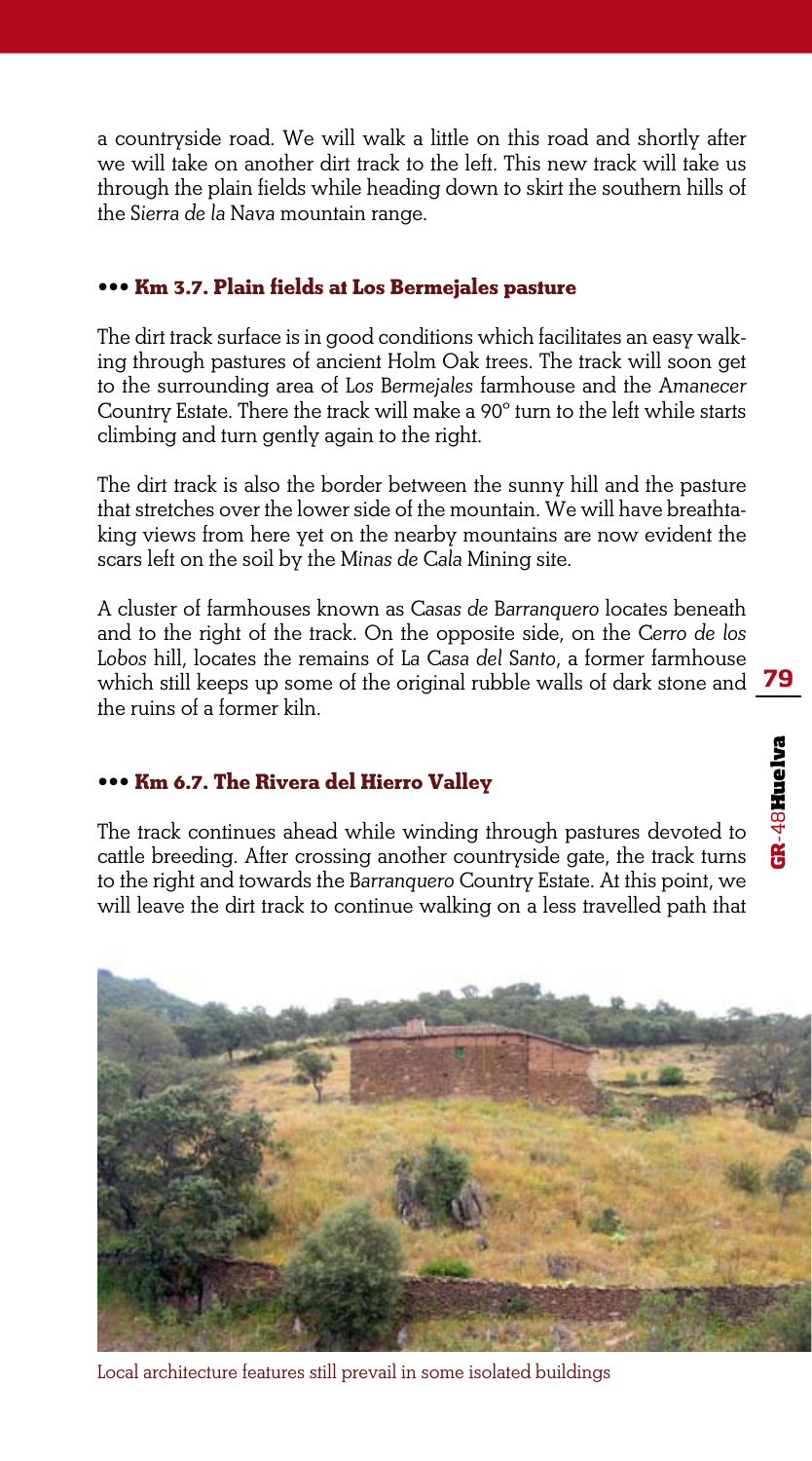heads directly straight forward. Shortly after, a dry stone wall indicates the point where the path branches off to the left while entering an area of lush Mediterranean undergrowth. We need to be alert to the trail signs on this section of the stage to keep on the right direction. Nevertheless, we will continue walking on the same path that now heads down the hill and between Rockroses and dry stone walls while heading down towards the river.

Finally, the trail gets to the *Rivera del Hierro* natural site. The river flows impetuously down and it is fitted into the gorge that splits the mountain range into two mountain ranges: *Sierra de la Nava and Sierra de los Castillejos*. At the very beginning of this stage and near Arroyomolinos de León village, the trail had run by and waded across a small brook that shapes both the *Rivera de Mari Prado* Riverside and the Huertas one. That brook has progressively increases while flowing down the mountain range and now, together with others, feeds this river at the *Rivera del Hierro* site.

The exception to the Spanish saying *'agua pasada no mueve molino*' (literally: "water that's gone past doesn't turn the waterwheel") can be found in this natural site. In the past, the headwaters at the *Rivera del Hierro* site did turn the waterwheels of the mills that were located in the *Huertas* surroundings. As the river flows, the same waters did turn the waterwheel of the *Molino de la Parra* Watermill which locates in this natural site and by the middle section of the river.

In the region, watermills located at the river banks are known as *'Rodezno'*  Watermill. In a *'rodezno*' watermill, the water was diverted from the river to the waterwheel, along a vertical channel known as *'cubo*' which was a sort of stone made tower. The remains of this tower still can be seen here. Through the tower the water fell down vertically which in turn rotated a horizontal wheel -the *'rodezno*'- that drove the mill's other machinery. Today the former millstones can be seen by the ruins of the tower of the *'cubo'*. Our trail continues ahead and passes beneath the remains of the



Remains of the *'cubo'* at the Molino de la Parra Watermill

**GR**-48Huelva

GR-48Huelva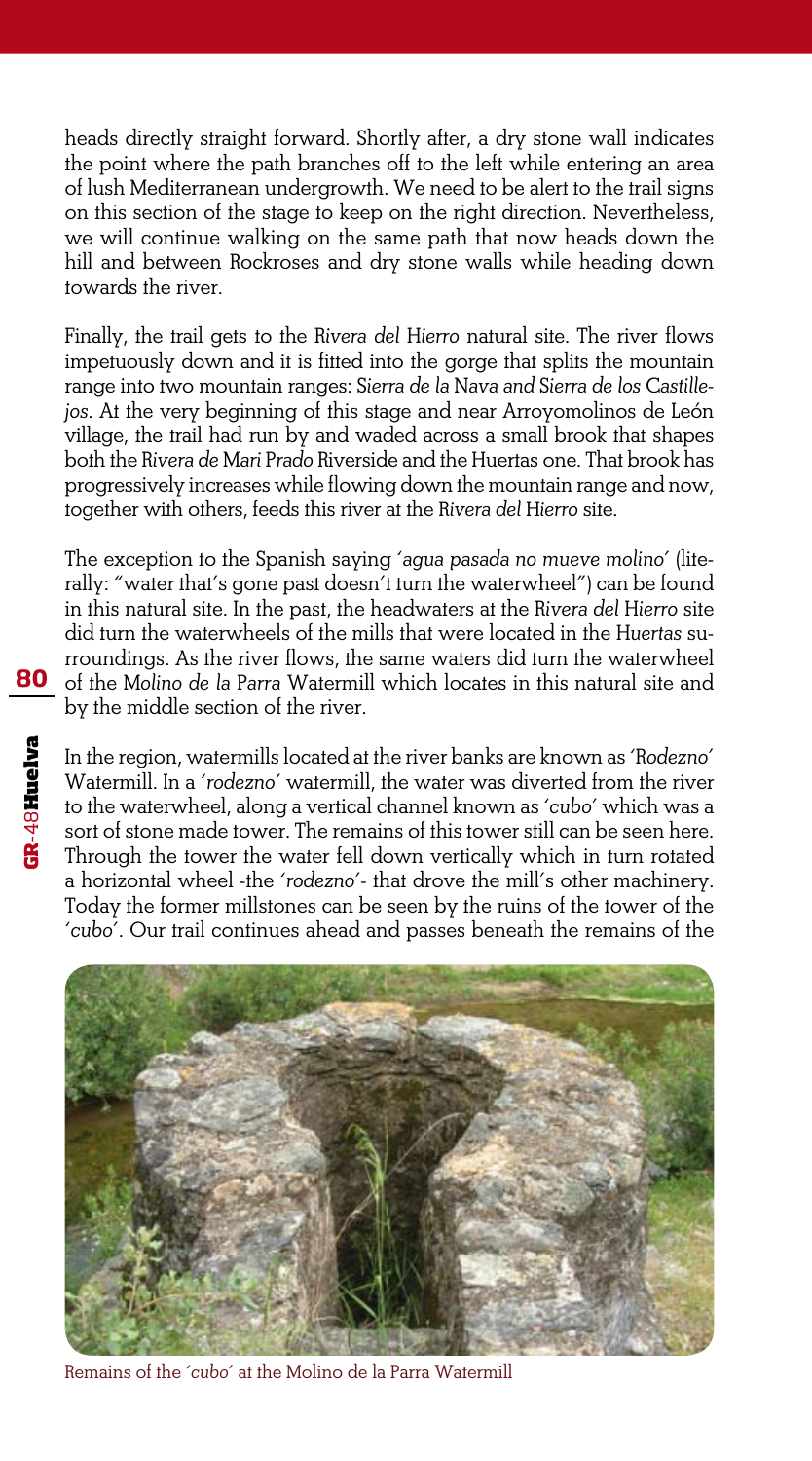*Molino de la Parra* Watermill to wade across the river's stepping stones. Once on the opposite riverside, the path will soon be entering Cala municipality. Shortly after wading across the river, the path starts climbing while zigzagging along a countryside alley with a gate on the left. After the 'Z' described, the path crosses a countryside wire fencing that it must be left shut behind us to continue ahead with a dry stone wall on the left side. The path will then get to the main access of another Country Estate. Here, we will take on the path that enters the Country Estate from its main entrance and that turns right.

Some 300 meters ahead we will leave this path that heads south in a gentle turn to take on a dirt path that continues straight ahead. To the left of the path there is a dry stone wall with a former door with pillars. Some meters ahead we will see a whitish stone embedded into the dry stone wall which is facing to the southern hills of the mountain range opposite to it. This is a trail's sign which indicates that some meters ahead we should turn right and look for a difficult-to-spot dirt track which will become a path as it heads straight forwards while skirting the hillside.

## **••• Km 9. The climbing up to the Castillejos Mountain Range**

At some point and as the walk progresses, we will spot three small Holm Oaks together. This is also where different mountain paths and tracks meet and we will continue walking on the path that branches off to the left. Another track that leads to a country estate comes closer to our track although it runs on the opposite side of a dry stone wall. We should continue walking ahead and along the left side of the dry stone wall.



The path comes to an area of thermophile vegetation. Depending on which season we are hiking, we may get confused about the trail because of the many occasional cattle routes in the area. If that is the case, we should follow the dry stone wall direction. As the path continues ahead, we will come to another country estate main access where there is interpretation board with some information about the landscape surrounding *Minas de Cala* Mining Site. As